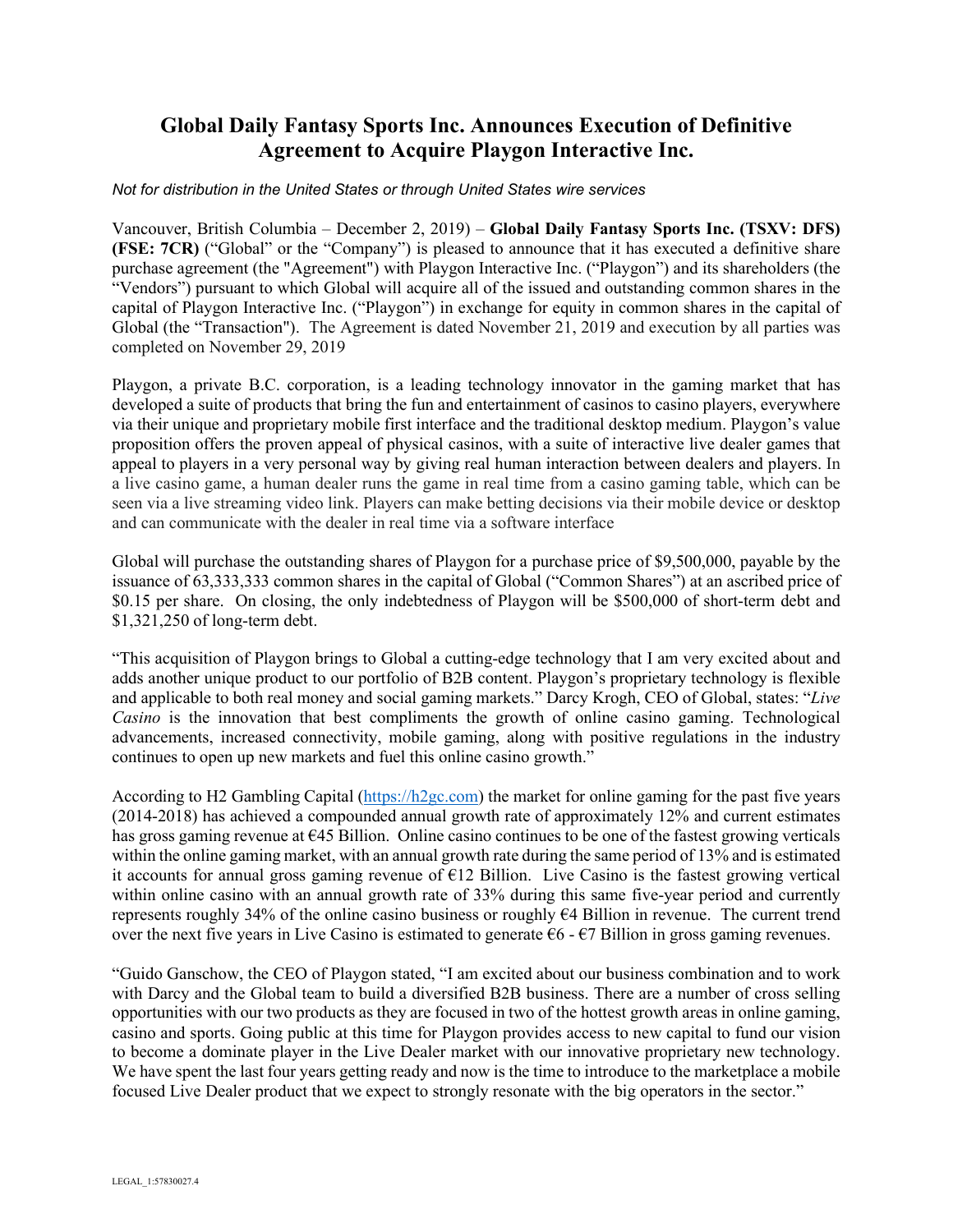Darcy Krogh adds, "Guido has been involved in the evolution of this gaming technology since its inception in early 2000. He is a leading expert in the Live Gaming space and Playgon possesses a unique technology that can be used for real money and social gaming on mobile applications. We are excited with the Playgon opportunity and to work alongside Guido to introduce this innovative technology to the marketplace."

Pursuant to the terms of the Agreement, 5,344,099 Common Shares of Global (the "Indemnity Escrow Consideration Shares"), will be placed in escrow to satisfy any indemnity claims. Subject to the satisfaction of any agreed claims under the Agreement, 50% of the Indemnity Escrow Consideration Shares will be released to the Vendors on the one-year anniversary of the Closing Date of the Transaction and the balance will be released on the 18-month anniversary of the Closing Date. In addition, 48,096,895 common shares of Playgon (the "Release Escrow Consideration Shares") will be subject to resale restrictions, such that 12.5% of the Release Escrow Consideration Shares shall be released for sale on a quarterly basis following the initial six-month anniversary of the Closing Date. The exact number of Indemnity Escrow Consideration Shares and the Release Escrow Consideration Shares are subject to adjustment on the closing date of the Transaction to reflect any increase in the principal amount of indebtedness issued by Playgon and accrued and unpaid interest thereon.

Further, subject to the closing of the Transaction, Global has agreed to grant the right to nominate one individual to the board of directors of Global following the closing of the Transaction. It is expected that Guido Ganschow, the President and Chief Executive Officer of Playgon, will serve in such capacity, subject to satisfaction of the requirements of the TSX Venture Exchange ("TSXV").

The Transaction constitutes an arm's length reviewable transaction under TSXV Corporate Finance Manual Policy 5.3 - *Acquisitions and Dispositions of Non-Cash Assets* and is subject to the approval of the TSXV. Following completion of the Transaction and the closing of the concurrent Financing (as defined below), there will be no new "control person" of Global (as such term is defined by the TSXV). In addition, completion of the Transaction will be subject to the satisfaction or waiver of customary terms and conditions for a transaction of this nature, including receipt of all required consents and regulatory approval conversion of a portion of outstanding debt of Playgon into common shares of Playgon, and completion of a concurrent financing for proceeds of not less than \$5,000,000 (the "Financing"). The Transaction is expected to close on or before January 15, 2020. No finder's fees are being paid on the Acquisition.

Global also announces a proposed part and parcel private placement financing for gross proceeds of not less than \$5,000,000. The terms and conditions of the Financing are being finalized but Global expects that the subscription price will not be less than \$0.15, being the price of the Common Shares issued to the Vendors. Global will issue a subsequent news release outlining the details of the proposed private placement once details are finalized. The proceeds of the Financing will be used for studio launch, sales and marketing, continued software development, and general working capital.

In order to provide working capital to complete the acquisition of Playgon, the Company has arranged a working capital loan of \$300,000 from an arm's length party. The loan is at twelve percent (12%) interest per annum, due on demand and unsecured. The Company intends to repay the loan from working capital following completion of the Playgon acquisition.

# **About Playgon Interactive Inc.**

Playgon is a technology company devoted to leading the innovation curve in Live Dealer Casino gaming, featuring a *"second to none"* mobile platform. With its 12,000 sq. ft state of the art broadcasting studio streaming live from Las Vegas, the gaming capital of the world, Playgon is providing the ultimate in interactive entertainment with first-to-market products and mobile-first strategies that are years' ahead of the competition. It's cutting-edge technology and operational best practices make Playgon the best possible partner for online casinos looking to the future.